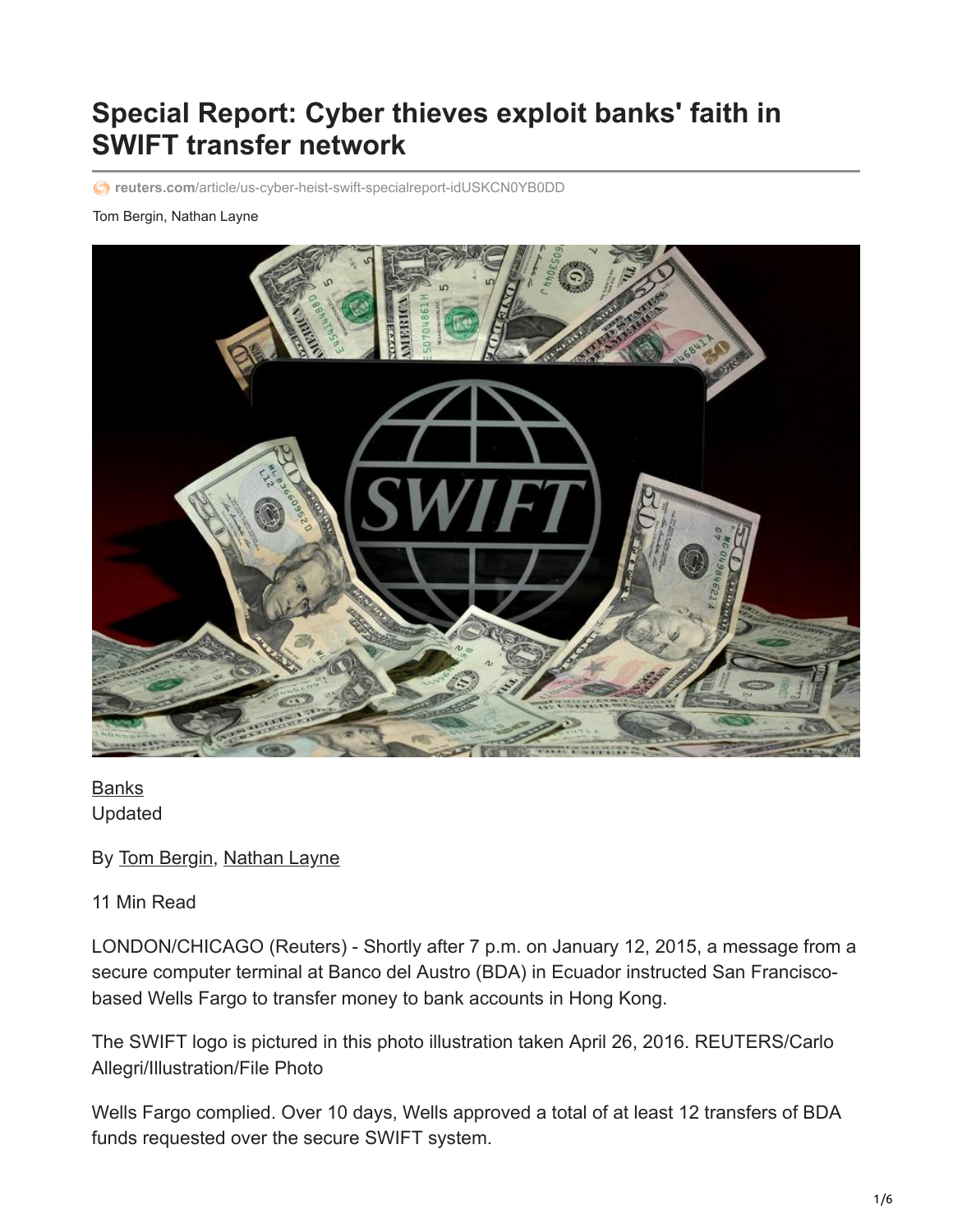The SWIFT network - which allows banks to process billions of dollars in transfers each day is considered the backbone of international banking. In all, Wells Fargo transferred \$12 million of BDA's money to accounts across the globe.

Both banks now believe those funds were stolen by unidentified hackers, according to documents in a BDA lawsuit filed against Wells Fargo in New York this year.

BDA declined comment. Wells Fargo, which also initially declined comment on the lawsuit, said in a statement to Reuters on Friday that it "properly processed the wire instructions received via authenticated SWIFT messages" and was not responsible for BDA's losses.

BDA is suing Wells Fargo on the basis that the U.S. bank should have flagged the transactions as suspicious.

Wells Fargo has countered that security lapses in BDA's own operations caused the Ecuadorean bank's losses. Hackers had secured a BDA employee's SWIFT logon credentials, Wells Fargo said in a February court filing.

SWIFT, an acronym for the Society for Worldwide Interbank Financial Telecommunication, is not a party to the lawsuit.

Neither bank reported the theft to SWIFT, which said it first learned about the cyber attack from a Reuters inquiry.

"We were not aware," SWIFT said in a statement responding to Reuters inquiries. "We need to be informed by customers of such frauds if they relate to our products and services, so that we can inform and support the wider community. We have been in touch with the bank concerned to get more information, and are reminding customers of their obligations to share such information with us."

SWIFT says it requires customer to notify SWIFT of problems that can affect the "confidentiality, integrity, or availability of SWIFT service."

SWIFT, however, has no rule specifically requiring client banks to report hacking thefts. Banks often do not report such attacks out of concern they make the institution appear vulnerable, former SWIFT employees and cyber security experts told Reuters.

The Ecuador case illuminates a central problem with preventing such fraudulent transfers: Neither SWIFT nor its client banks have a full picture of the frequency or the details of cyber thefts made through the network, according to more than dozen former SWIFT executives, users and cyber security experts interviewed by Reuters.

The case - details of which have not been previously reported - raises new questions about the oversight of the SWIFT network and its communications with member banks about cyber thefts and risks. The network has faced intense scrutiny since cyber thieves stole \$81 million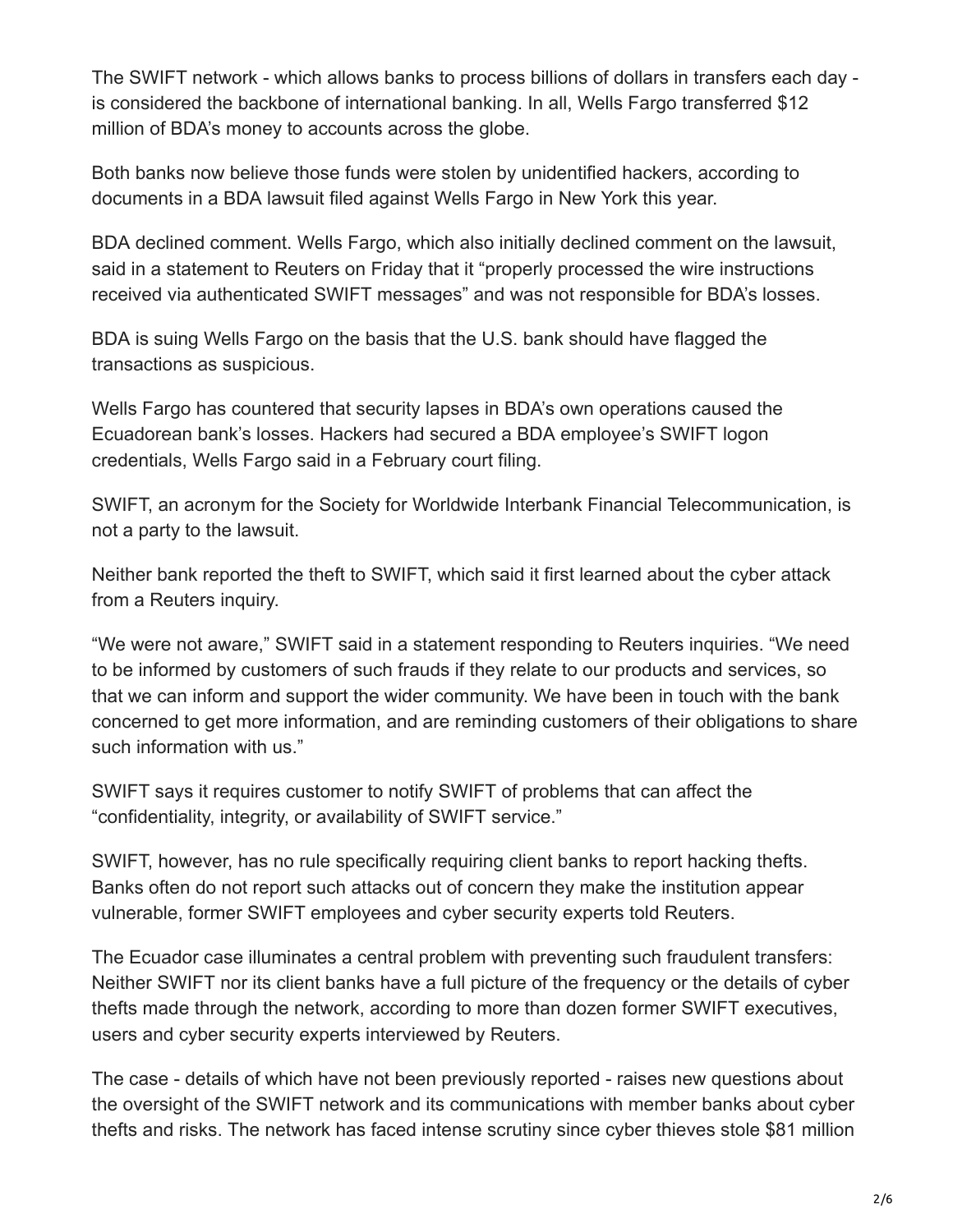in February from a Bangladesh central bank account at the Federal Reserve Bank of New York.

It's unclear what SWIFT tells its member banks when it does find out about cyber thefts, which are typically first discovered by the bank that has been defrauded. SWIFT spokeswoman Natasha de Terán said that the organization "was transparent with its users" but declined to elaborate. SWIFT declined to answer specific questions about its policies for disclosing breaches.

On Friday, following the publication of this Reuters story, SWIFT urged all of its users to notify the network of cyber attacks.

"It is essential that you share critical security information related to SWIFT with us," SWIFT said in a communication to users.

Reuters was unable to determine the number or frequency of cyber attacks involving the SWIFT system, or how often the banks report them to SWIFT officials.

The lack of disclosure may foster overconfidence in SWIFT network security by banks, which routinely approve transfer requests made through the messaging network without additional verification, former SWIFT employees and cyber security experts said.

The criminals behind such heists are exploiting banks' willingness to approve SWIFT requests at face value, rather than making additional manual or automated checks, said John Doyle, who held a variety of senior roles at SWIFT between 1980 and 2005.

"SWIFT doesn't replace prudent banking practice" he said, noting that banks should verify the authenticity of withdrawal or transfer requests, as they would for money transfers outside the SWIFT system.

SWIFT commits to checking the codes on messages sent into its system, to ensure the message has originated from a client's terminal, and to send it to the intended recipient quickly and securely, former SWIFT executives and cyber security experts said. But once cyber-thieves obtain legitimate codes and credentials, they said, SWIFT has no way of knowing they are not the true account holders.

The Bank for International Settlements, a trade body for central banks, said in a November report that increased information sharing on cyber attacks is crucial to helping financial institutions manage the risk.

"The more they share the better," said Leo Taddeo, chief security officer at Cryptzone and a former special agent in charge with the FBI's cyber crime division in New York.

### **SYSTEMIC RISK**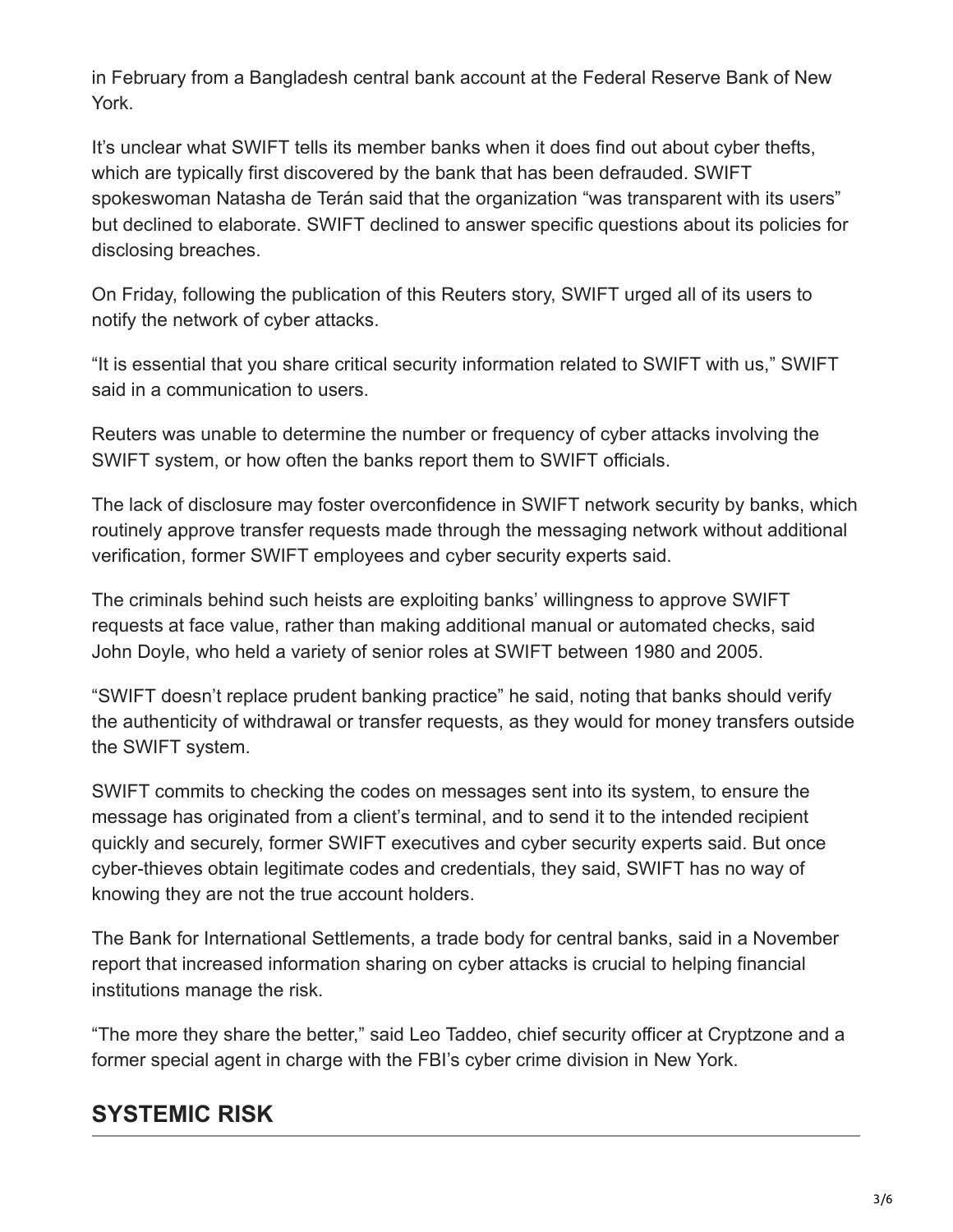SWIFT, a cooperative owned and governed by representatives of the banks it serves, was founded in 1973 and operates a secure messaging network that has been considered reliable for four decades. But recent attacks involving the Belgium-based cooperative have underscored how the network's central role in global finance also presents systemic risk.

SWIFT is not regulated, but a group of ten central banks from developed nations, led by the National Bank of Belgium, oversee the organization. Among its stated guidelines is a requirement to provide clients with enough information to enable them "to manage adequately the risks related to their use of SWIFT."

However, some former SWIFT employees said that the cooperative struggles to keep banks informed on risks of cyber fraud because of a lack of cooperation from the banks themselves. SWIFT's 25-member board of directors is filled with representatives of larger banks.

"The banks are not going to tell us too much," said Doyle, the former SWIFT executive. "They wouldn't like to destabilize confidence in their institution."

Banks also fear notifying SWIFT or law enforcement of security breaches because that could lead to regulatory investigations that highlight failures of risk management or compliance that could embarrass top managers, said Hugh Cumberland, a former SWIFT marketing executive who is now a senior associate with cyber security firm Post-Quantum.

Cases of unauthorized money transfers rarely become public, in part because disagreements are usually settled bilaterally or through arbitration, which is typically private, said Salvatore Scanio, a lawyer at Washington, D.C.-based Ludwig & Robinson. Scanio said he consulted on a dispute involving millions of dollars of stolen funds and the sending of fraudulent SWIFT messages similar to the BDA attack. He declined to name the parties or provide other details.

Theoretically, SWIFT could require its customers, mainly banks, to inform it of any attacks given that no bank could risk the threat of exclusion from the network, said Lieven Lambrecht, the head of human resources at SWIFT for a year-and-a-half through May 2015.

But such a rule would require the agreement of its board, which is mainly made up of senior executives from the back office divisions of the largest western banks, who would be unlikely to approve such a policy, Lambrecht said.

### **FIGHT OVER LIABILITY**

This week, Vietnam's Tien Phong Bank said its SWIFT account, too, was used in an attempted hack last year. That effort failed, but it is another sign that cyber-criminals are increasingly targeting the messaging network.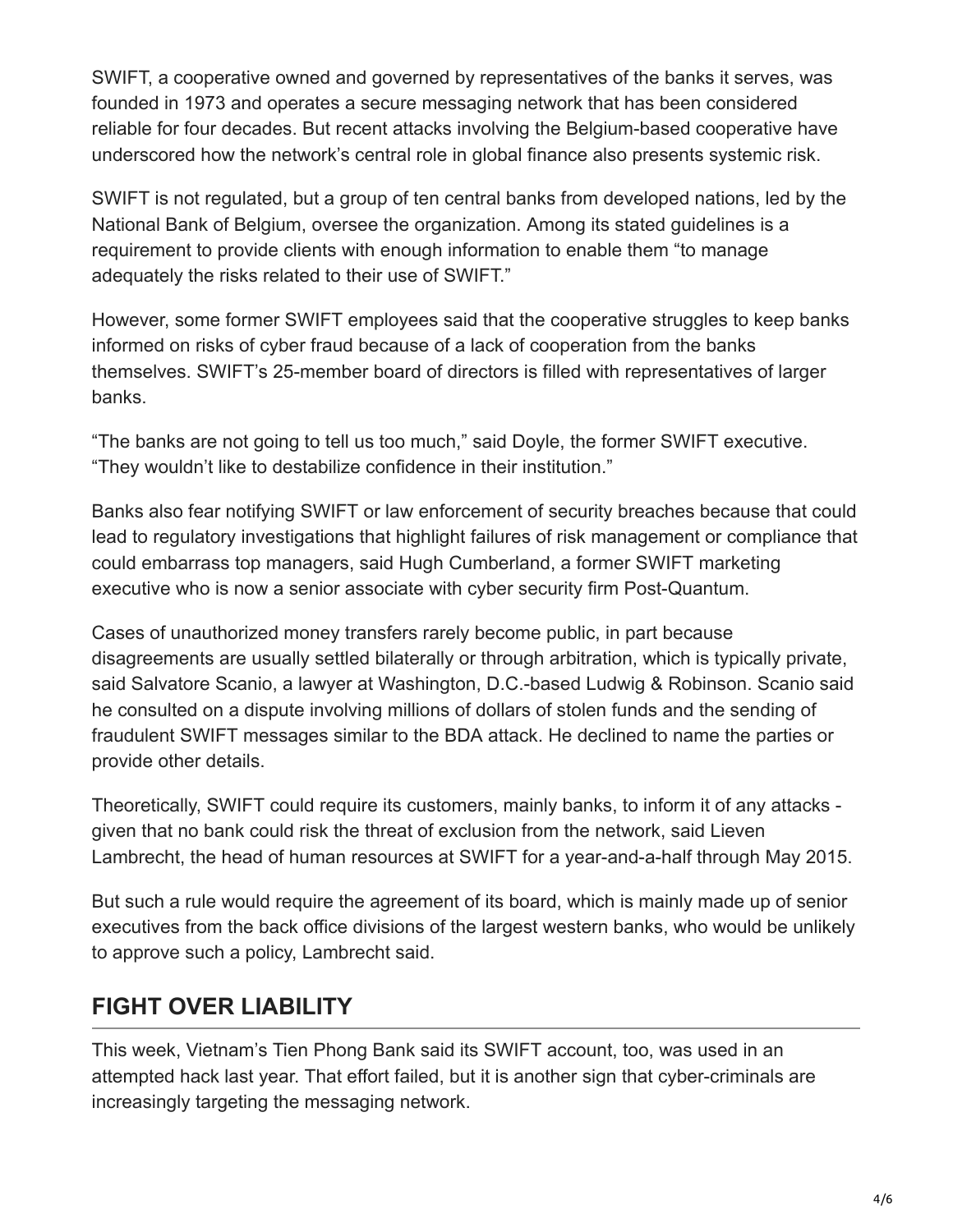In the Ecuadorean case, Wells Fargo denies any liability for the fraudulent transfers from BDA accounts. Wells Fargo said in court records that it did not verify the authenticity of the BDA transfer requests because they came through SWIFT, which Wells called "among the most widely used and secure" systems for money transfers.

BDA is seeking recovery of the money, plus interest. Wells Fargo is attempting to have the case thrown out.

New York-based Citibank also transferred \$1.8 million in response to fraudulent requests made through BDA's SWIFT terminal, according to the BDA lawsuit against Wells Fargo.

Citibank repaid the \$1.8 million to BDA, according to a BDA court filing in April. Citibank declined to comment.

For its part, Wells Fargo refunded to BDA \$958,700 out of the \$1,486,230 it transferred to an account in the name of a Jose Mariano Castillo at Wells Fargo in Los Angeles, according to the lawsuit. Reuters could not locate Castillo or verify his existence.

## **ANATOMY OF A CYBER HEIST**

The BDA-Wells Fargo case is unusual in that one bank took its correspondent bank to court, thus making the details public, said Scanio, the Washington attorney.

BDA acknowledged in a January court filing that it took more than a week after the first fraudulent transfer request for BDA to discover the missing money.

After obtaining a BDA employee's SWIFT logon, the thieves then fished out previously canceled or rejected payment requests that remained in BDA's SWIFT outbox.

They then altered the amounts and destinations on the transfer requests and reissued them, both banks said in filings.

While Wells Fargo has claimed in court filings that failures of security at BDA are to blame for the breach, BDA has alleged that Wells could easily have spotted and rejected the unusual transfers. BDA noted that the payment requests were made outside of its normal business hours and involved unusually large amounts.

The BDA theft and others underscore the need for banks on both sides of such transactions – often for massive sums – to rely less on SWIFT for security and strengthen their own verification protocols, Cumberland said.

"This image of the SWIFT network and the surrounding ecosystem being secure and impenetrable has encouraged complacency," he said.

Additional reporting by Jim Finkle in Boston and Alexandra Valencia in Quito; Editing by David Greising and Brian Thevenot